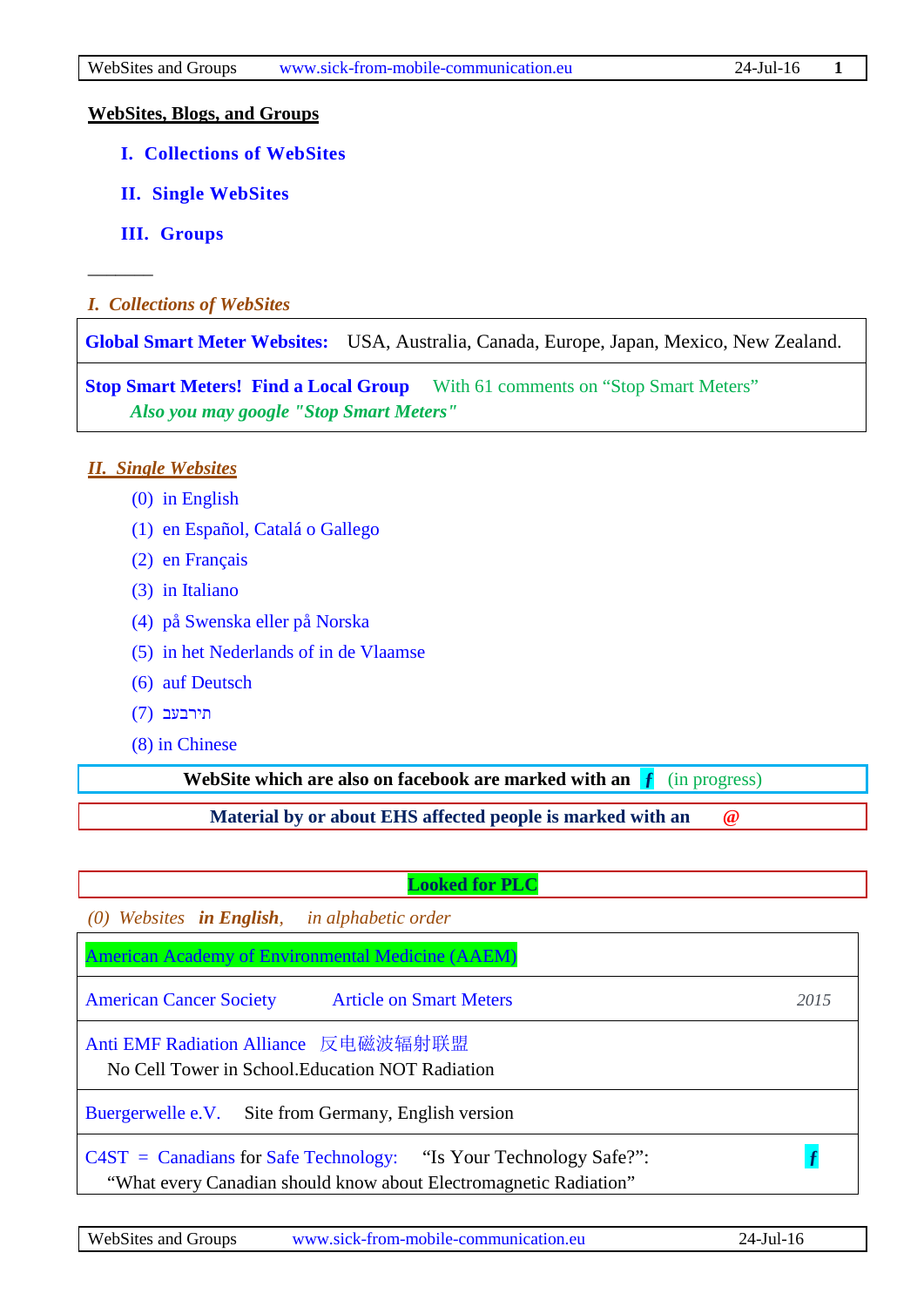| <b>WebSites and Groups</b><br>www.sick-from-mobile-communication.eu                                                                                                                                                                                                                                                                                                                                                                                                                                                                                                                                                              | $24$ -Jul-16<br>$\boldsymbol{2}$ |
|----------------------------------------------------------------------------------------------------------------------------------------------------------------------------------------------------------------------------------------------------------------------------------------------------------------------------------------------------------------------------------------------------------------------------------------------------------------------------------------------------------------------------------------------------------------------------------------------------------------------------------|----------------------------------|
| "Barrie Trower WiFi Report - Humanity At The Brink"                                                                                                                                                                                                                                                                                                                                                                                                                                                                                                                                                                              | Sept2014                         |
| <b>Cellular Phone Task Force</b>                                                                                                                                                                                                                                                                                                                                                                                                                                                                                                                                                                                                 | see newsletter of 09Aug2015      |
| Citizens For A Radiation Free Community (CA, USA)                                                                                                                                                                                                                                                                                                                                                                                                                                                                                                                                                                                | 2015                             |
| Citizens for Safe Technology:* Empowering the public to protect children and nature from unsafe<br>wireless technologies: "Disconnect Switches Used in Smart Meters"<br>"BC's Itron Smart Meters put lives and homes at risk"                                                                                                                                                                                                                                                                                                                                                                                                    | Jan2015<br>Jan2015               |
| http://controlradiation.org/                                                                                                                                                                                                                                                                                                                                                                                                                                                                                                                                                                                                     |                                  |
| Détonateurs_Detonators (Canada)*<br>article: "Global Smart Meters Roll-Out And Serfdom Of Humanity"                                                                                                                                                                                                                                                                                                                                                                                                                                                                                                                              | 4Mar2015                         |
| <b>Dirty Electricity</b>                                                                                                                                                                                                                                                                                                                                                                                                                                                                                                                                                                                                         |                                  |
| <b>EHS:</b> Electromagnetic (Hyper)Sensitivity<br>an ambitious Wiki by Peter Heindl, South Africa                                                                                                                                                                                                                                                                                                                                                                                                                                                                                                                                |                                  |
| <b>EHS Information Services</b>                                                                                                                                                                                                                                                                                                                                                                                                                                                                                                                                                                                                  | Northfield, Birmingham, UK       |
| <b>ElectricSense</b><br>How to deal with EMR and EHS                                                                                                                                                                                                                                                                                                                                                                                                                                                                                                                                                                             |                                  |
| <b>Electromagnetic Health</b>                                                                                                                                                                                                                                                                                                                                                                                                                                                                                                                                                                                                    |                                  |
| <b>Electromagnetic Hyper Sensitivity (EHS)</b><br>norad4u.com Amir Borenstein                                                                                                                                                                                                                                                                                                                                                                                                                                                                                                                                                    | $\omega$                         |
| Electromagnetic Radiation Safety - Health effects of electromagnetic radiation exposure from cell<br>phones, Wi-Fi, and Smart Meters, and strategies to reduce potential harm.<br>"New York Times article on Berkeley cellphone ordinance puts the Times on same side as industry<br>at forefront of radiation debate"<br>30Jul2015<br>"Wireless Technology Health Risks -- The New York Times Fuels the Debate"<br>19Mar2015<br>"Hybrid & Electric Cars: Electromagnetic Radiation Risks"<br>Feb2015<br>Berkeley Cell Phone "Right to Know" Ordinance,<br>Contains a long list of media coverage about the ordinance<br>Feb2015 |                                  |
| article: "Wireless Empire Strikes Back"<br><b>EMF</b> Analysis                                                                                                                                                                                                                                                                                                                                                                                                                                                                                                                                                                   | 21Mar2015                        |
| EMFs.info »A guide to the debate on electric and magnetic fields and health«                                                                                                                                                                                                                                                                                                                                                                                                                                                                                                                                                     | current                          |
| <b>EMF / RF Measurement and Mitigation Specialists</b>                                                                                                                                                                                                                                                                                                                                                                                                                                                                                                                                                                           | Canada & USA                     |
| <b>EMF Safety Network:</b><br>"PG&E threatens to disconnect 84 yr. old woman's power for refusing<br>smart meter extortion fees "                                                                                                                                                                                                                                                                                                                                                                                                                                                                                                | 10Mar2015                        |
| EMFscientist.org is dedicated to the International Electromagnetic Field Scientist Appeal<br>International EMF Scientist Appeal To: His Excellency Ban Ki-moon, Secretary-General of the<br>United Nations, Honorable Dr. Margaret Chan, Director-General of the World Health                                                                                                                                                                                                                                                                                                                                                    |                                  |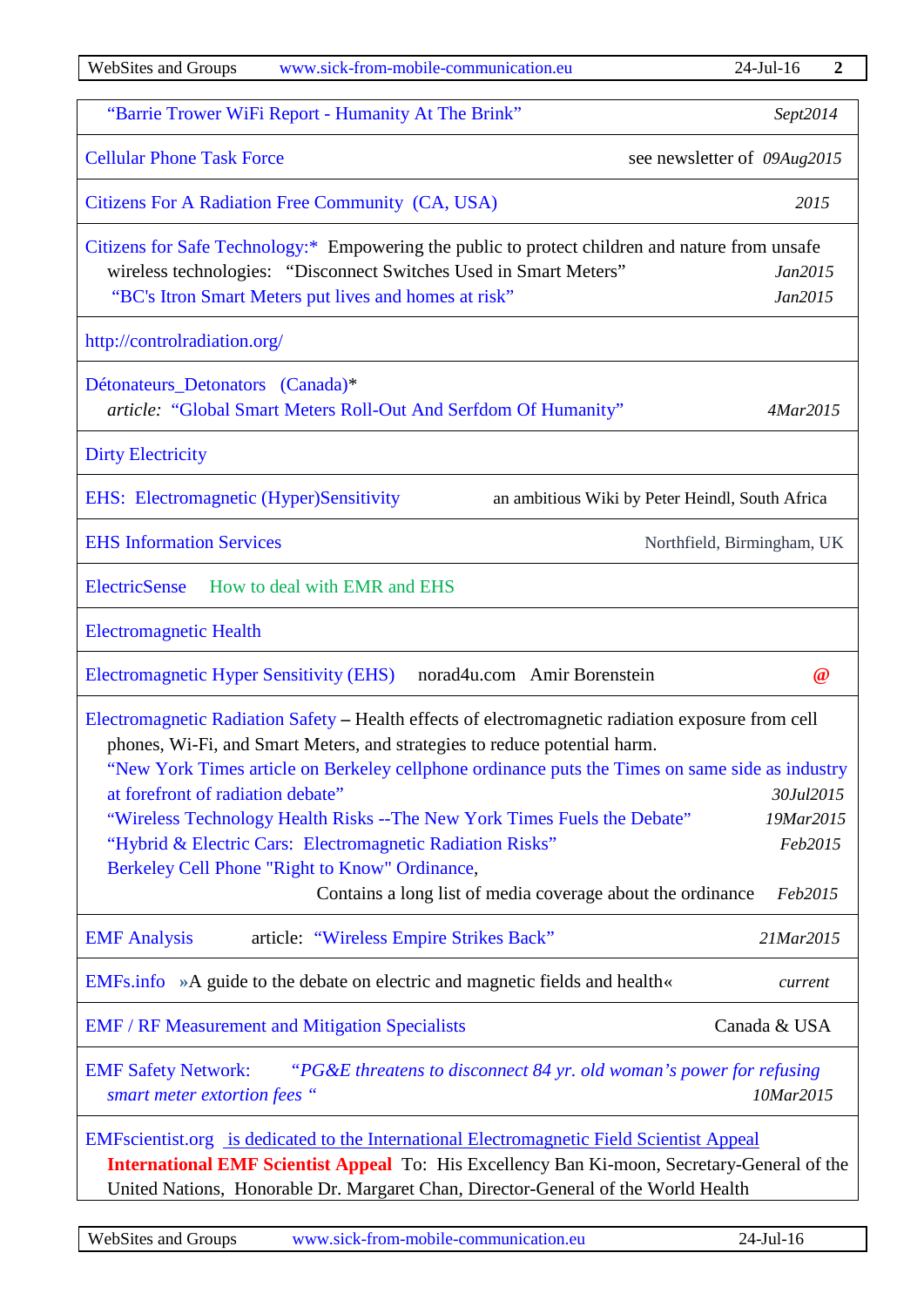| Organization, U.N. Member States.<br>»Scientists call for Protection from Non-ionizing Electromagnetic Field Exposure«<br>more details on this page: EMFscientist.org                                                                                                                                                                                                                  |  |
|----------------------------------------------------------------------------------------------------------------------------------------------------------------------------------------------------------------------------------------------------------------------------------------------------------------------------------------------------------------------------------------|--|
| <b>EMF Solutions</b> (UK)                                                                                                                                                                                                                                                                                                                                                              |  |
| EMR Australia Pty Ltd Specialists in electromagnetic radiation testing, shielding and solutions.<br>Free quarterly news and science report on electromagnetic radiation and health.<br>-f<br>Australia                                                                                                                                                                                 |  |
| <b>EM-Radiation Research Trust</b>                                                                                                                                                                                                                                                                                                                                                     |  |
| <b>EMS</b> / <b>ES</b> / <b>EHS</b> : Electro Magnetic Sensitivity / Electro Sensitivity / Electro(magnetic) Hyper Sensitivity                                                                                                                                                                                                                                                         |  |
| "Environmental Health Center - Dallas"                                                                                                                                                                                                                                                                                                                                                 |  |
| <b>Environmental Heath Trust</b><br>offers informative postcards and brochures<br><b>Devra Davis</b>                                                                                                                                                                                                                                                                                   |  |
| <b>Environmental Radiation LLC</b>                                                                                                                                                                                                                                                                                                                                                     |  |
| eon3emfblog                                                                                                                                                                                                                                                                                                                                                                            |  |
| Firefighters, Paramedics & Parents, Against Cell Towers in Our Neighborhoods                                                                                                                                                                                                                                                                                                           |  |
| Get the Cell Out-Atl*<br>"T-mobile's Letters of Cancellation: DeKalb County Schools Are Cell Tower Free!"<br>10Mar2015                                                                                                                                                                                                                                                                 |  |
| Global Union Against Radiation Deployment from Space (GUARDS)<br>Ireland                                                                                                                                                                                                                                                                                                               |  |
| <b>Great Site!</b><br>Havas, Dr. Magda, PhD                                                                                                                                                                                                                                                                                                                                            |  |
| Healing Earth & EMF Refuge* (Northampton, $MA$ ) – Meetup<br>A major goal of this group is advocacy, fundraising, and creation of a green, sustainable land trust<br>communities designed for the health of the earth, its people, and for safety from environmental<br>hazards, especially from electromagnetic radiation, GMOs, energy waste, and unregulated<br>products/chemicals. |  |
| Healing Earth & EMF Refuge. *<br>"Doctors and Scientists Calling for Stricter Regulation and/or a<br>Moratorium on Wireless Technology"                                                                                                                                                                                                                                                |  |
| H.E.S.E. Projekt, Forschungsgruppe EMF/Mobilfunk<br>Article 10May2014:<br>"U.S. Fish & Wildlife Service Concerns Over Potential Radiation Impacts of Cellular<br>Communication Towers on Migratory Birds and Other Wildlife-Research Opportunities"                                                                                                                                    |  |
| h.e.s.e. Project, The International                                                                                                                                                                                                                                                                                                                                                    |  |
| <b>IEMFA</b> = International Electromagnetic Fields Alliance                                                                                                                                                                                                                                                                                                                           |  |
| <b>Kawartha Safe Technology</b>                                                                                                                                                                                                                                                                                                                                                        |  |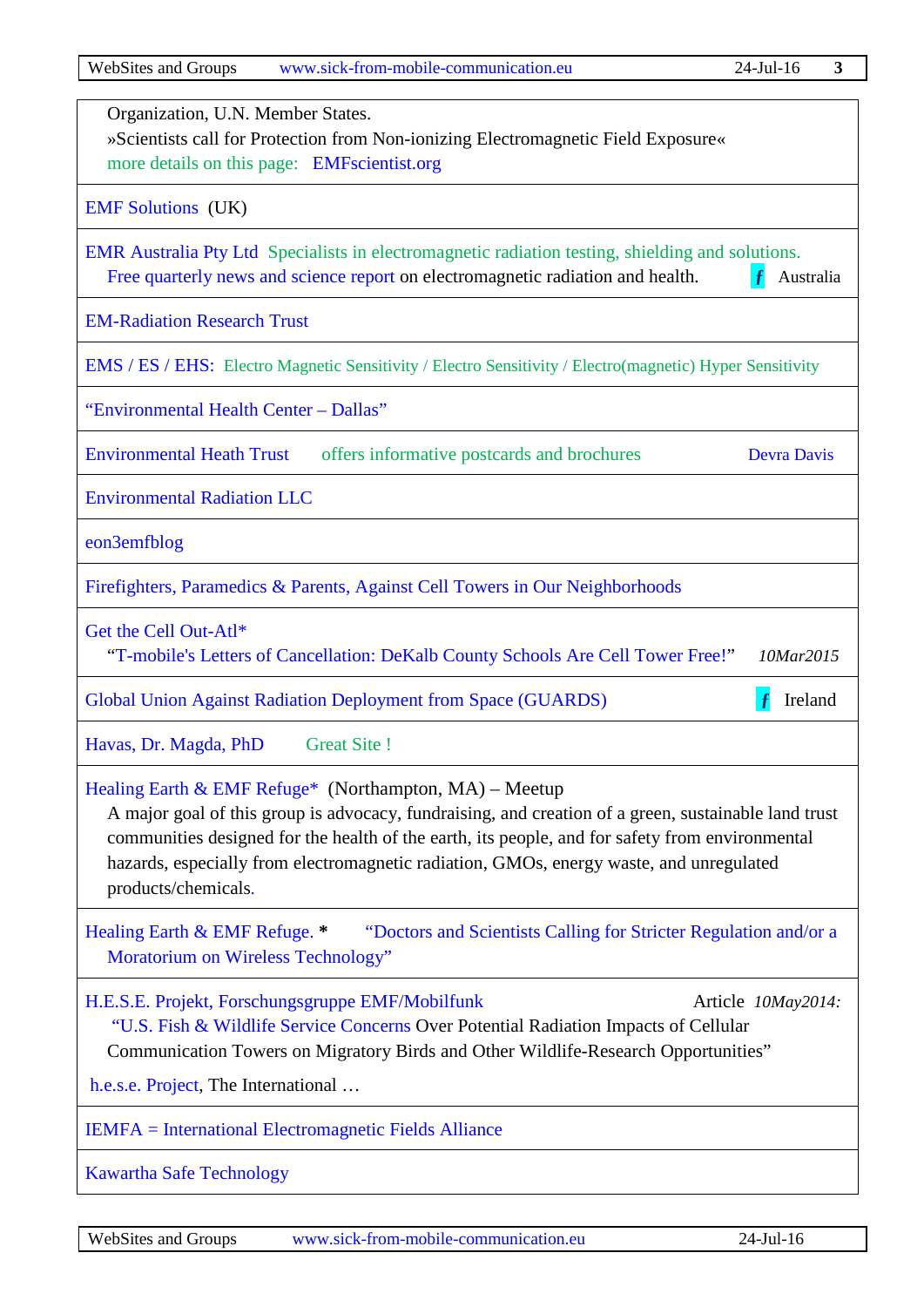| <b>LENNART HARDELL's blog</b><br>Maison Saine et Ecologique*<br>article: "Electrohypersensitivity conference debunks 'nocebo effect' theory"                                                                                  |                       |
|-------------------------------------------------------------------------------------------------------------------------------------------------------------------------------------------------------------------------------|-----------------------|
|                                                                                                                                                                                                                               |                       |
|                                                                                                                                                                                                                               | 25Jun2015             |
| Mast-Victims.org*                                                                                                                                                                                                             | $\omega$<br>Australia |
| »Event Planning Kit«<br>»How to Promote Awareness«<br><b>MCS</b> America                                                                                                                                                      |                       |
| Naperville Smart Meter Awareness*                                                                                                                                                                                             |                       |
| National Association for Children and Safe Technology*                                                                                                                                                                        | <b>USA</b>            |
| "No Radiation For You"*<br>(also as Blog)<br>$\omega$                                                                                                                                                                         | Amir Borenstein       |
| <b>OffTheGridNews</b>                                                                                                                                                                                                         |                       |
| <b>OSCILLATORIUM</b> »A gallery of images and maps, visual learning tools for the study of unnatural<br>oscillations -- non-ionizing electromagnetic fields -- and their effects on living tissues and<br>biodiverse systems« |                       |
| <b>Worldwide Precautionary Action**</b><br><b>Parents For Safe Technology</b><br>» Around the world, countries are taking strong action to reduce wireless radiation on children.                                             |                       |
| <b>Phones Cause Brain Cancer</b>                                                                                                                                                                                              | Australia             |
| Powerwatch " is a small non-profit independent organisation with a central role in the UK EMF<br>and Microwave Radiation health debate"                                                                                       |                       |
| <b>Protect Your Family from EMF Pollution</b>                                                                                                                                                                                 |                       |
|                                                                                                                                                                                                                               |                       |
| <b>Raleigh ElectroSensitivity Support</b>                                                                                                                                                                                     |                       |
| Refugium Wi-Fi Exiles & The Coming Electroplague*                                                                                                                                                                             |                       |
| RefuseSmartMeters.com*                                                                                                                                                                                                        |                       |
| Safe Tech for Schools Maryland, Safe Tech for Schools Maryland*<br>"Pediatric Occupational Therapist Cris Rowan's Open Letter to Schools who Use Wireless Radiation"                                                          | 06Jun2015             |
| Sedona Smart Meter Awareness*<br>Article: "HOW TO OPT OUT NOW!"<br>Article: "Evaluation of ADHS Report on Health Safety of Smart Meters"                                                                                      | 09Dec2014             |
| Seriously "Sensitive" to Pollution (Correlation between MCS and EHS?)                                                                                                                                                         |                       |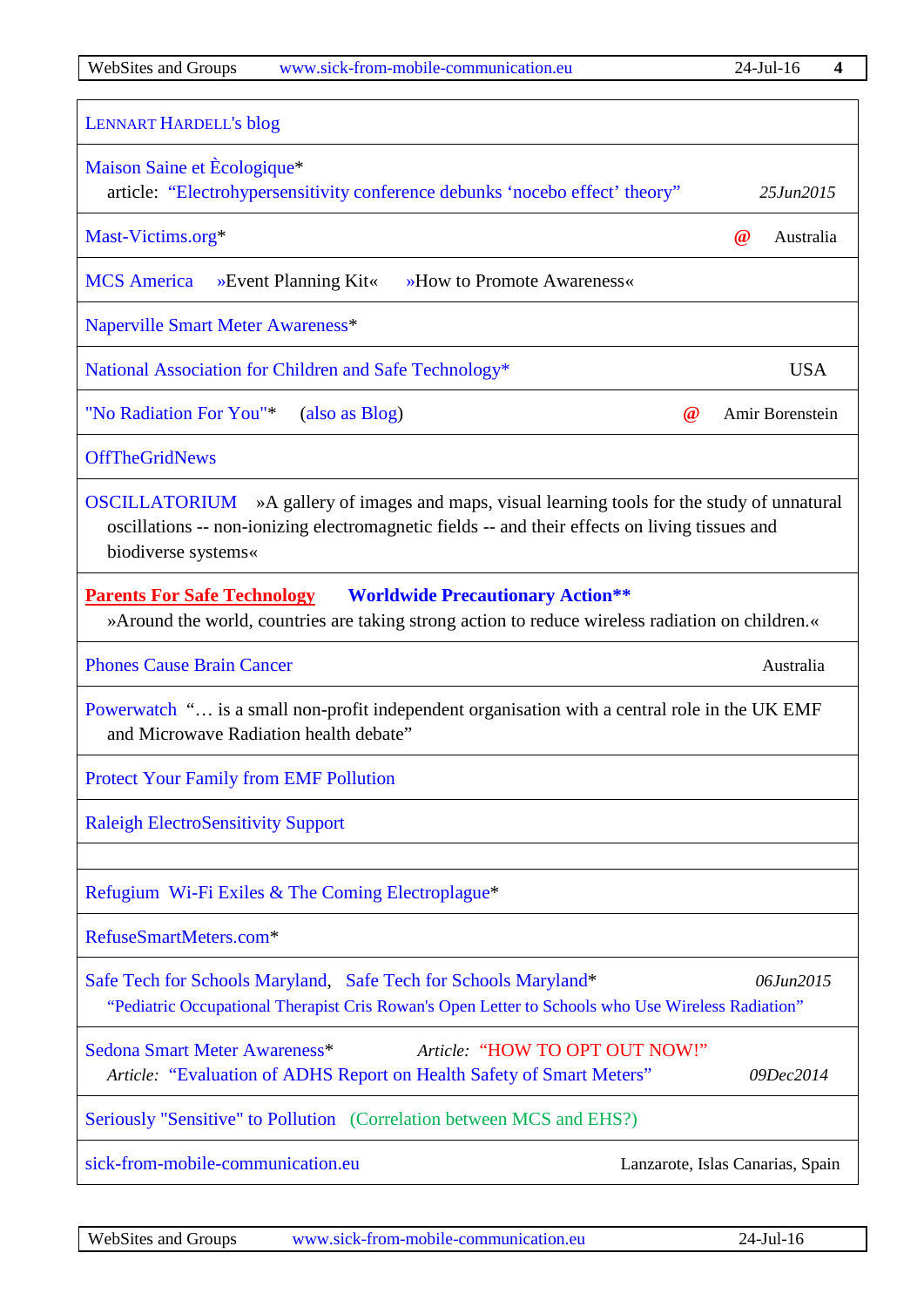| <b>WebSites and Groups</b><br>www.sick-from-mobile-communication.eu                                                                                                                                                                                                                                                       | $24$ -Jul-16<br>5                       |
|---------------------------------------------------------------------------------------------------------------------------------------------------------------------------------------------------------------------------------------------------------------------------------------------------------------------------|-----------------------------------------|
| smartgridawareness.org:* "Smart Meters Spiral Out of Control and "Livin' on a Prayer"" 14Mar2015                                                                                                                                                                                                                          |                                         |
| smartmeters.com ( <i>uncritical</i> ) (also) "Father of the Smart Grid" Honored *                                                                                                                                                                                                                                         | 16Mar2015                               |
| <b>Smart Meter Education Network*</b>                                                                                                                                                                                                                                                                                     | Ann Arbor, Michigan, USA                |
| Smart Meter Harm* Very good Site about Smart Meters!                                                                                                                                                                                                                                                                      |                                         |
| "There really are people who feel pain related to EMF", CPUC President Peevey,<br>"A massive corruption scandal is unfolding in California at the Public Utilities Commission."                                                                                                                                           | Feb2015                                 |
| Stay on the Truth:*<br>"Washington State Department of Health Responding To Wi-Fi Safety<br><b>Concerns in Our Schools"</b>                                                                                                                                                                                               | 4Mar2015                                |
| <b>Stopeg Stop Electronic Weapons</b><br>article: "The greatest threat humankind has ever faced"                                                                                                                                                                                                                          | Hoogerheide, The Netherlands<br>Jan2015 |
| Stop Smart Meters Australia*                                                                                                                                                                                                                                                                                              |                                         |
| "Smart meter health surveys show striking symptom similarities"                                                                                                                                                                                                                                                           | 25Mar2015                               |
| "Technical study reveals magnitude of Victorian smart meter transmissions"                                                                                                                                                                                                                                                | 03Aug2015                               |
| <b>Stop Smart Meters!*</b><br>California, USA<br>"StopSmartMeters.org has now published the most comprehensive, up-to-date and accurate<br>international guide to Stop Smart Meters groups and our allies anywhere on the web. It is now easier<br>than ever to find groups working to stop smart meters where you live." |                                         |
| Article: "PG&E Suggested 'Prozac' for those Injured by Smart Meters"<br>Article: "Why Stop Smart Meters?"                                                                                                                                                                                                                 | 26Feb2015                               |
| <b>Stop Smart Meters*</b>                                                                                                                                                                                                                                                                                                 | UK                                      |
| stopsmartmeters.org.nz!                                                                                                                                                                                                                                                                                                   | New Zealand                             |
| stop smartmeters tasmania.com                                                                                                                                                                                                                                                                                             |                                         |
| <b>Stop the Radio Towers</b>                                                                                                                                                                                                                                                                                              | Point Roberts, WA, USA                  |
| <b>Take Back Your Power</b><br>about Smart meters                                                                                                                                                                                                                                                                         | Oxnard, California, USA                 |
| techradar:<br>"Up, up and away for EE: balloons will boost your phone reception"                                                                                                                                                                                                                                          | Feb2015                                 |
| The BabySafe Project »Protect Your Baby from Wireless Radiation«<br>"What You Need to Know About Wireless Radiation and Your Baby"<br>"Doctors Caution Pregnant Women About Wireless Radiation Health Risks"                                                                                                              | 01Jul2015                               |
| The GROW Dome EHS Project                                                                                                                                                                                                                                                                                                 |                                         |
| TheHealthyHomeEconomist                                                                                                                                                                                                                                                                                                   |                                         |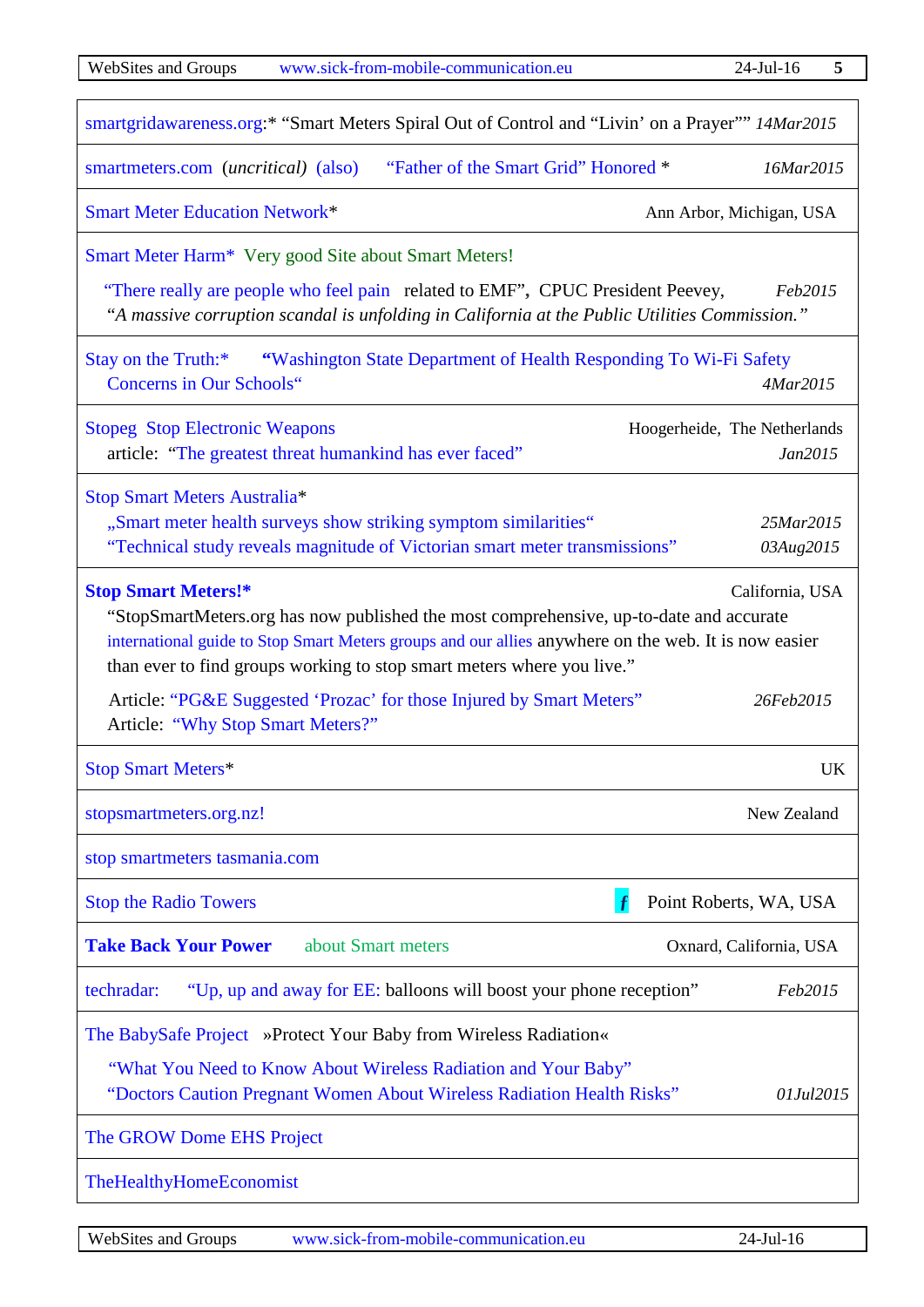WebSites and Groups [www.sick-from-mobile-communication.eu](http://www.sick-from-mobile-communication.eu/) 24-Jul-16 **6**

[Weep Initiative ~ EHS Support \(group\)](http://weepinitiative.org/) »Electromagnetic pollution touches all of us.« **f** Canada

[WiFi Dangers.com](http://wifidangers.com/)

# <span id="page-5-0"></span>*(1) Sitios Web en Español, Catalá o Gellego por orden alfabético*

**[AVAATE =](http://www.avaate.org/)** Asociación Vallisoletana de Afectad@s por las Antenas de Telecomunicaciones = Vereinigung der durch Mobilfunk-Antennen Geschädigten in Valladolid/España [Con fecha 6 de marzo de 2015 Emily O'Reilly, Defensora del Pueblo Europeo, se ha dirigido a](http://www.avaate.org/spip.php?article2601)  [AVAATE en relación con la reclamación interpuesta ante ella relativa a la composición del Comité](http://www.avaate.org/spip.php?article2601)  [Científico de los Riesgos Sanitarios Emergentes Recientemente Identificados](http://www.avaate.org/spip.php?article2601) *19Mar2015* [Asociación pola defensa da Ría](http://www.apdr.info/) Galicia, España\* Galicia, España\* ["Dosier WiFi 2012 Escuela Saludable"](http://www.apdr.info/electrocontaminacion/WIFI/documentos%20base/Dosier.WI-FI_2012_cas.pdf) Asociación pola defensa da Ría, Galicia, España\* *2012* Escuela saludable, Internet solo por cable, Campaña<sup>\*</sup> // // // // // *date?* [CEM \(EMF\) y electrosensibilidad](http://cemyelectrosensibilidad.blogspot.com.es/) [Contaminación electromagnética y otras radiaciones](https://radiaciones.wordpress.com/)Joan Carles López, Reus, Cataluña, Espana "Hospital de Francia retira el wifi y se pasa al Lifi, menos dañino" *8Apr2015* ["Escuelas Waldorf da un paso de precaución empiezan a eliminar el](https://radiaciones.wordpress.com/2015/03/24/escuelas-waldorf-da-un-paso-de-precaucion-empiezan-a-eliminar-el-wifi/) wifi"*24Mar2015* ["Los fabricantes de smartphones y tablets advierten del peligro de las](https://radiaciones.wordpress.com/2015/02/16/los-fabricantes-de-smartphones-y-tablets-advierten-del-peligro-de-las-radiaciones/) radiaciones" *Feb2015* Discovery Dsalud Madrid, Espana "Las Radiaciones [Electromagnéticas Son Peligrosas"](http://www.dsalud.com/index.php?pagina=articulo&c=1622) *Aug2011* **15 artículos más: A la derecha > Cómo buscar en nuestra web > electromagnéticas** [Domobiotik](http://domobiotik.blogspot.com.es/)2. Taller escuela sin wifi - niños sin TDAH *29 de Agosto de 2015* **[EDS = Electrosensibles por el Derecho a la Salud](http://electrosensiblesderechosalud.org/)**\* **@ @** Las Rozas, Madrid, España [Contains a lot of directions of European organizations of electro\(hyper\)sensible people,](http://electrosensiblesderechosalud.org/carta-de-las-asociaciones-en-defensa-de-los-derechos-de-personas-electrohipersensibles-de-los-paises-de-la-union-europea-al-comite-economico-y-social-europeo-con-motivo-de-la-audiencia-sobre-electrohi/)  [Contiene un montón de direcciones de organisaciones Europeos de gente electro\(hiper\)sensible](http://electrosensiblesderechosalud.org/carta-de-las-asociaciones-en-defensa-de-los-derechos-de-personas-electrohipersensibles-de-los-paises-de-la-union-europea-al-comite-economico-y-social-europeo-con-motivo-de-la-audiencia-sobre-electrohi/) a finales de la ["Carta de las asociaciones de Electrohipersensibles de la Unión Europea al Comité](http://electrosensiblesderechosalud.org/carta-de-las-asociaciones-en-defensa-de-los-derechos-de-personas-electrohipersensibles-de-los-paises-de-la-union-europea-al-comite-economico-y-social-europeo-con-motivo-de-la-audiencia-sobre-electrohi/)  [Económico y Social Europeo"](http://electrosensiblesderechosalud.org/carta-de-las-asociaciones-en-defensa-de-los-derechos-de-personas-electrohipersensibles-de-los-paises-de-la-union-europea-al-comite-economico-y-social-europeo-con-motivo-de-la-audiencia-sobre-electrohi/) *27Nov2014* [El día a día con FM, SFC/EM, SSQM, EHS](http://afaramos.blogspot.com.es/) \* **@** Dori Fernández, *Febr2015*  ["Enfermos de Síndrome de Sensibilidad](http://afaramos.blogspot.com.es/2015/02/enfermos) Central denuncian su situación de desatención médica" [ElectroSensibilidad](http://www.electrosensibilidad.es/) Español & English Madrid, España [ELECTROSENSIBLES por el](http://electrosensiblesderechosalud.org/) derecho a la SALUD **@ [ƒ](https://www.facebook.com/hotelsohnewlan)**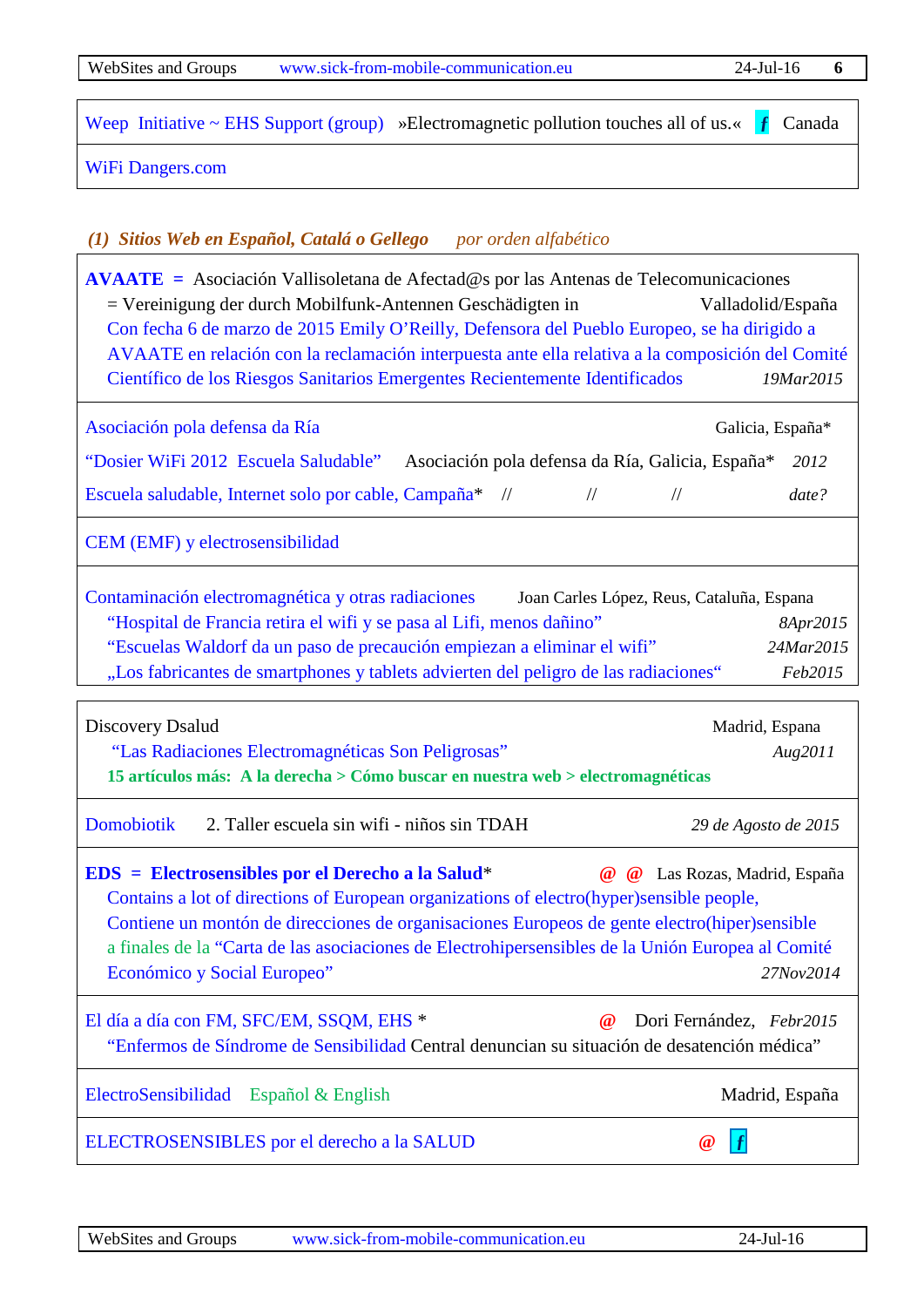["Escuela Saludable, Internet solo por Cable"](http://www.peccem.org/campanaEscuelaWifi.html) PECCEM,

[Escuela sin WiFi](http://www.escuelasinwifi.org/) Artículo: ["Entrevista a Antonio Balibrea \(Responsable de Medios Informáticos](http://www.escuelasinwifi.com/sites/default/files/documentos/entrevista_colegio_san_lorenzo_-_murcia.pdf) del [CEIPS San Lorenzo\)"](http://www.escuelasinwifi.com/sites/default/files/documentos/entrevista_colegio_san_lorenzo_-_murcia.pdf) José Manuel López Menchero, Fundación Vivo Sano, Madrid *Nov2014*

[Gigahertz](http://www.gigahertz.es/blog) España

No Antenas Cerca - [Peligro Para La Salud](http://noantenascerca.blogspot.com.es/) Madrid, España

**[PECCEM](http://www.peccem.org/)** = Plataforma Estatal Contra la Contaminación ElectroMagnética, Are organizing campaigns, petitions, and complaints against EMR pollution, see "Petitions".

Noticias de interes: ["Escuela Saludable, Internet solo por Cable"](http://www.peccem.org/campanaEscuelaWifi.html) 

[Tecnowell](http://www.tecnowell.eu/) (venden un aparato) Córdoba, España

»Se estima que entre un 50 y un 70 % de la población actual en países desarrollados es Electrosensible o Electrohipersensible y que tan sólo un 2 o 3% saben que lo son.« ¿De dónde conocemos estos números? [JFH]

»¿Tienes Fibromialgia, Cansancio crónico, insomnio o síntomas de estrés agudo permanente?«

<span id="page-6-0"></span>*(2) Sites Web en Français*

[C4ST = Canadiens pour une technologie](http://c4st.org/francais) sécuritaire **[ƒ](https://www.facebook.com/hotelsohnewlan)**

[Ecole Numérique Sans Ondes Wifi](http://www.ensow.fr/) \*

[École Sans Risque Sanitaire](https://ecolesansrisquesanitaire.wordpress.com/) \*

EHS - [Mieux Communiquer, mieux Défendre la cause](https://www.facebook.com/EHS-Mieux-Communiquer-mieux-D%C3%A9fendre-la-cause-511358192340290/timeline/?notif_t=fbpage_fan_invite)

[Groupe Écologiste à l'Assemblée Nationale](http://www.ecolodepute-e-s.fr/les-%C3%A9colod%C3%A9put%C3%A9-e-s/)

[L'errance d'un électrosensible](http://electrosensible.info/) [L'avertissement de l'ex-directrice de l'OMS sur les ondes](http://electrosensible.info/2015/08/22/lavertissement-de-lex-directrice-de-loms-sur-les-ondes/)@ [annonce](http://dict.leo.org/frde/index_de.html#/search=annonce&searchLoc=0&resultOrder=basic&multiwordShowSingle=on) :["Rencontre EHS du mois d'août 2015"](http://electrosensible.info/2015/08/01/rencontre-ehs-du-mois-daout-2015/)

### **[next-up.org](http://www.next-up.org/) Un grand nombre d'informations!**

[Pas de compteurs communicants](https://www.facebook.com/Nonauxcompteurscommunicants) dits intelligents

[Portail Electrosensibles de France](http://www.electrosensible.org/b2/)

[PRIARTEM et le Collectif des](http://www.priartem.fr/Ondes-electromagnetiques-et-sante.html) **Electrosensibles** de France « Ondes électromagnétiques et santé, expertise européenne - Les associations déposent une plainte »@ *Mar2015*

[Refusons les compteurs «intelligents»\\*](https://refusonslescompteurs.wordpress.com/)[\(see also\)](https://refusonslescompteurs.wordpress.com/les-compteurs/mesurage-de-puissance/)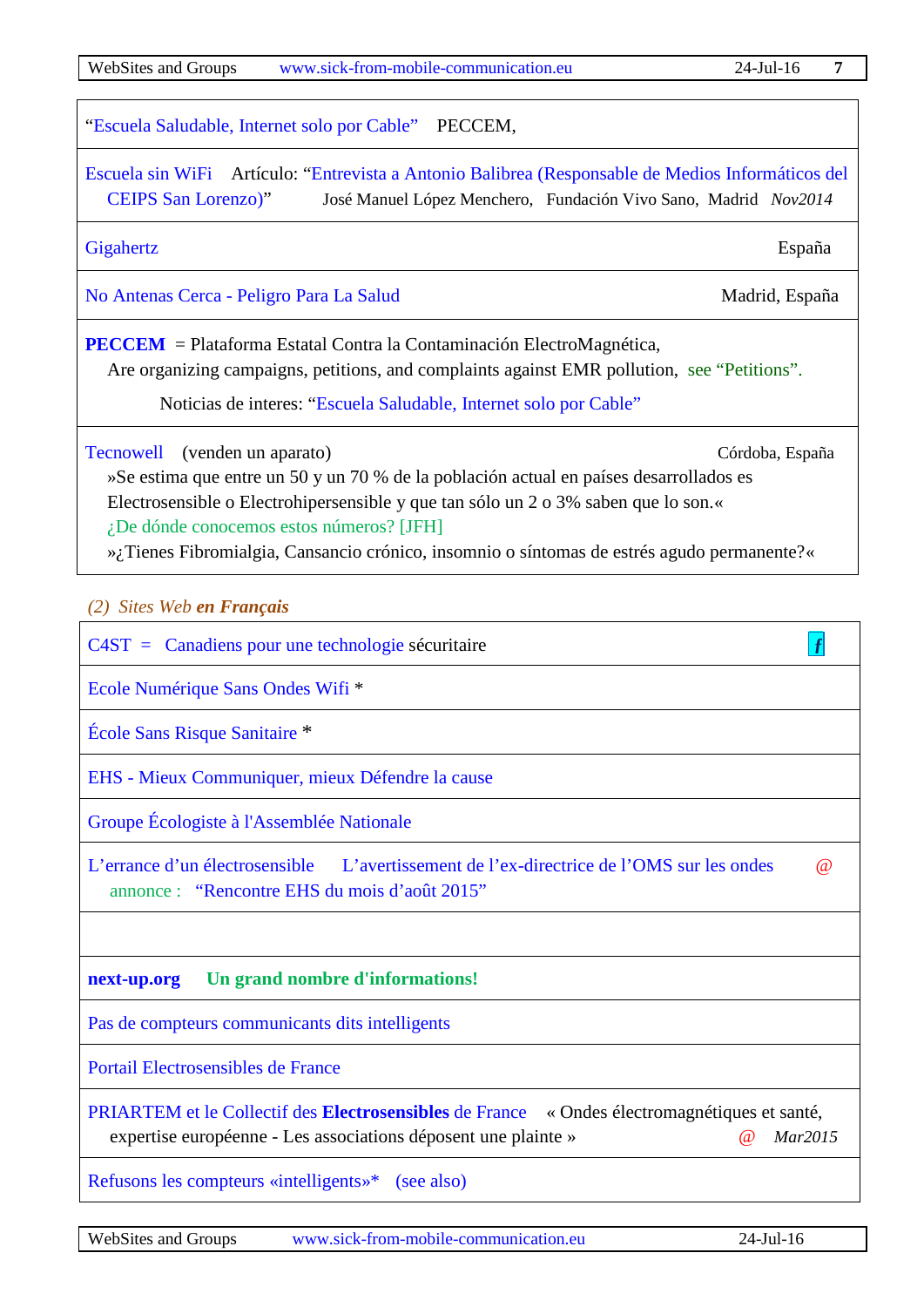[Robindestoits](http://www.robindestoits.org/) **=** Association National Pour la Seéurité dans les Technologie Sans Fil "Danger telephone portable et antennes relais - danger pour la santé des ondes du portable, wifi, wimax, sans fil dect, bluetooth"

[Teslabel Coordination:](http://www.teslabel.be/) Notre association lutte pour un environnement électromagnétique sain.

<span id="page-7-0"></span>*(3) WebSites in Italiano*

**[Antenna Si Antenna No](http://www.antennasiantennano.info/2015/03/il-fronte-delle-antenne-i-comitati-lotteranno-insieme-una-citta-contro-gasparri/)** (Italia)Pescara, Abruzzo, Italia article: ["1600 galline non producono più uova a causa della presenza di antenne"](http://www.antennasiantennano.info/2015/03/1600-galline-non-producono-piu-uova-a-causa-della-presenza-di-antenne/)

**[Associazione AMICA](http://www.infoamica.it/)** articolo: "La denuncia di A.M.I.C.A. : Troppi conflitti d'interesse sulle ricerche relativa alla pericolosità del telefonino" *11Jun2015*

### <span id="page-7-1"></span>*(4) Websites in Swedish or Norwegian*

### [StoppaWiFi.se](http://stoppawifi.se/)

Foto: "Röda blodkroppar på en människa före och efter 20 min exponering för en vanlig WIFI router. Blodprovet är taget efter exponering."

Foto: "Den vänstra plantan har vuxit upp bredivd en vanlig WIFI router och den till höger fritt från mikrovågor."

| $Strålsäkerhetsmyndigheten = Swedish Radiation Protection Foundation$                  | Sweden             |
|----------------------------------------------------------------------------------------|--------------------|
| "Sharp increase in patients treated for brain tumors with unclear diagnosis in Sweden" | 200kt2014          |
| Felo – Foreningen for El-Overfølsomme                                                  | Sandefjord, Norway |
| Ny forskning om radiofrekvent stråling og kreft tvinger mobilindustrien i knestående"  | 19Mar2015          |
| Source: "RF Cancer Promotion: Animal Study Makes Waves"<br>Microwave News 13Mar2015    |                    |
| »Mot hälsovådlig elektromagnetisk strålning«<br>Vagbrytaren                            |                    |

#### <span id="page-7-2"></span>*(6) WebSits in Dutch*

**[Stop UMTS](http://www.stopumts.nl/)**

### <span id="page-7-3"></span>*(7) Websites in German,* in alphabetischer Reihenfolge

**[Baubiologie Maes 2015:](http://www.maes.de/)** Zahlreiche Artikel über Mobilfunk und Gesundheit. *see [more](http://www.maes.de/3%20STANDARD/maes.de%20STANDARD-2008%20RICHTWERTE.PDF)* **// ["Grenzwerte für Mobilfunkwellen"](http://www.maes.de/6%20SENDER/maes.de%20GRENZWERTE%20EFFEKTE%20HF.PDF)** Die Tabelle enthält: a) Die sehr unterschiedlichen(!) Grenzwerte in verschiedenen Ländern; b) Vorgaben des Europaparlaments, von Ärzte-Organisationen u.a., c) Auswirkungen auf Menschen und Tiere bei versch. Strahlungs-Intensitäten. *Jun2015*

[Bürgerwelle e.V.](http://www.buergerwelle.de/de/) deutsch und englisch

[Bundesverband Elektrosmog e.V.:](http://bundesverband.elektrosmog.net/blog/2014/12/02/gefaehrliche-strahlung-bringt-it-projekt-ins-straucheln/) »Gefährliche Strahlung bringt IT-Projekt ins Straucheln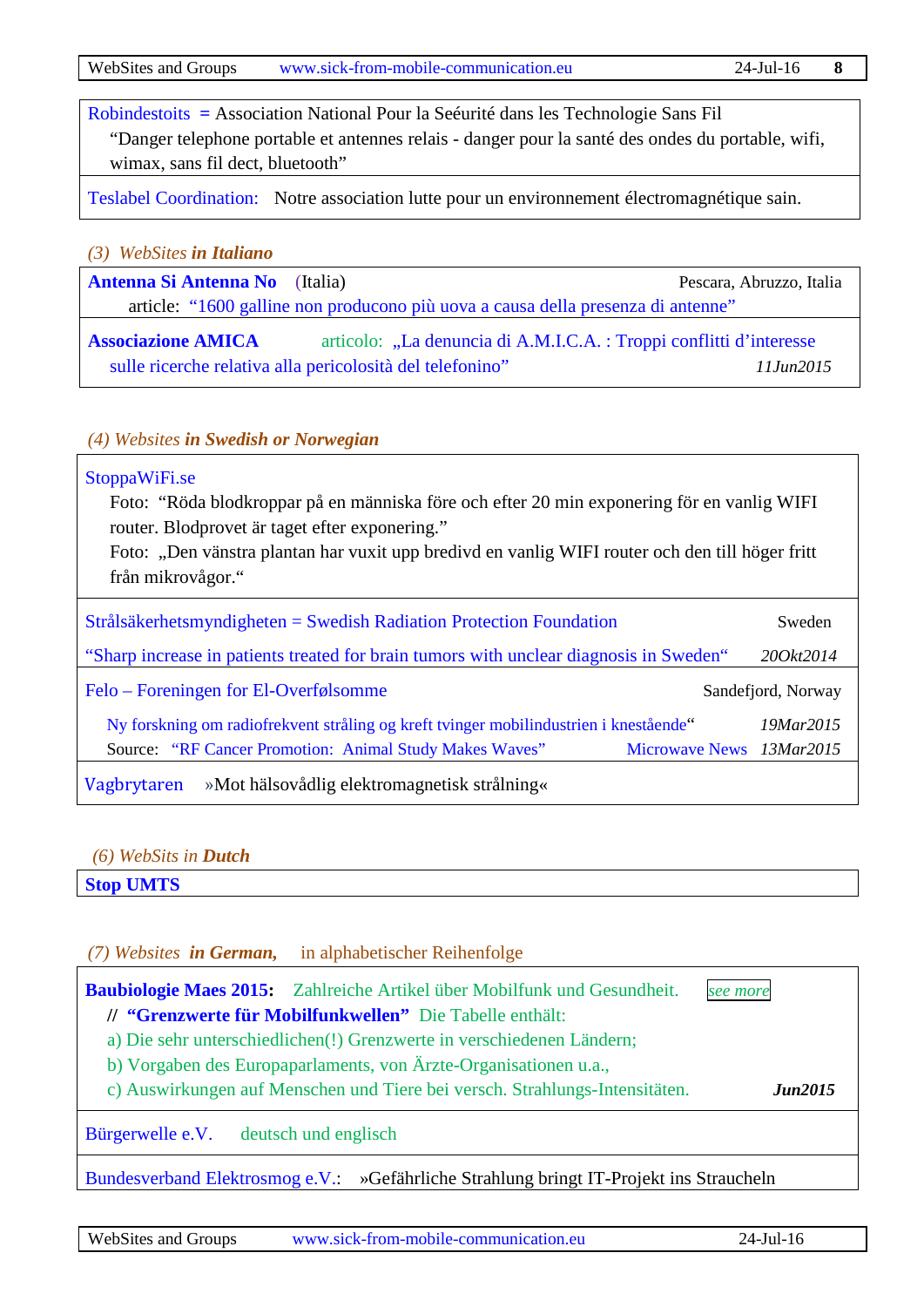| <b>WebSites and Groups</b><br>www.sick-from-mobile-communication.eu                                                                                                                                                                                             | $24$ -Jul-16         | 9 |
|-----------------------------------------------------------------------------------------------------------------------------------------------------------------------------------------------------------------------------------------------------------------|----------------------|---|
| - Vorerst kein WLAN in Hamburger Klassenzimmern.«                                                                                                                                                                                                               | Dez2014              |   |
| Diagnose Funk Selbstdarstellung: "Diagnose-Funk ist eine Umwelt- und Verbraucher-Organisation,<br>die sich für den Schutz vor elektromagnetischen Feldern und Strahlung einsetzt."<br>Hier insbes. wiss. Studien über die gesundheitlichen Auswirkungen von EMF |                      |   |
| Elektrosmoginfo, u.a. "Mobilfunk-Grenzwerte im Ausland"                                                                                                                                                                                                         |                      |   |
| Gigaherz.ch                                                                                                                                                                                                                                                     |                      |   |
| HESE-Projekt, Forschungsgruppe EMF/Mobilfunk                                                                                                                                                                                                                    |                      |   |
| Internationalen Plattform: »U.S. Fish & Wildlife Service Concerns Over Potential Radiation<br>Impacts of Cellular Communication Towers on Migratory Birds and Other Wildlife-Research<br>Opportunities«                                                         | 10May2007            |   |
| <b>Hotels ohne WLan</b>                                                                                                                                                                                                                                         |                      |   |
| Kompetenzinitiative: Wissenschaftler, Ärzte, Juristen, Techniker für Fortschritt der Mobilfunk-Diskussion                                                                                                                                                       |                      |   |
| <b>Mobilfunk Bürgerforum</b><br>Dachverein mobilfunkkritischer Bürgerinitiativen                                                                                                                                                                                |                      |   |
| mobilfunk-macht-uns-krank.eu                                                                                                                                                                                                                                    | Berlin, Germany      |   |
| Ulrich Weiner, umfangreiche Website eines Betroffenen                                                                                                                                                                                                           | $^{\textregistered}$ |   |
| Umweltinstitut München e.V. http://www.umweltinstitut.org                                                                                                                                                                                                       |                      |   |
| Wellenbrecher: Zusammenschluss von EMF-Sensiblen                                                                                                                                                                                                                | $\omega$             |   |

#### <span id="page-8-1"></span>*תירבעב Websites) 7(*

## <span id="page-8-2"></span>*(8) Websites in Chinese*

反[电磁波辐射联盟](https://plus.google.com/100873678861117773496/posts) Anti [EMF Radiation Alliance](https://plus.google.com/100873678861117773496/posts) 電訊塔悄悄的入侵校園,拒絕讓電磁輻射危害我們的孩子

*–– End of the part "WebSites" ––*

## <span id="page-8-0"></span>**III. Groups**

–––––––––

Outstanding and recent information you get from the following groups and sites.

By joining one or more of these groups you can actively support our fight against ignorance, stupidity, corruption, and a lot of money.

**(1) Groups, international,** [in alphabetic order](#page-9-0)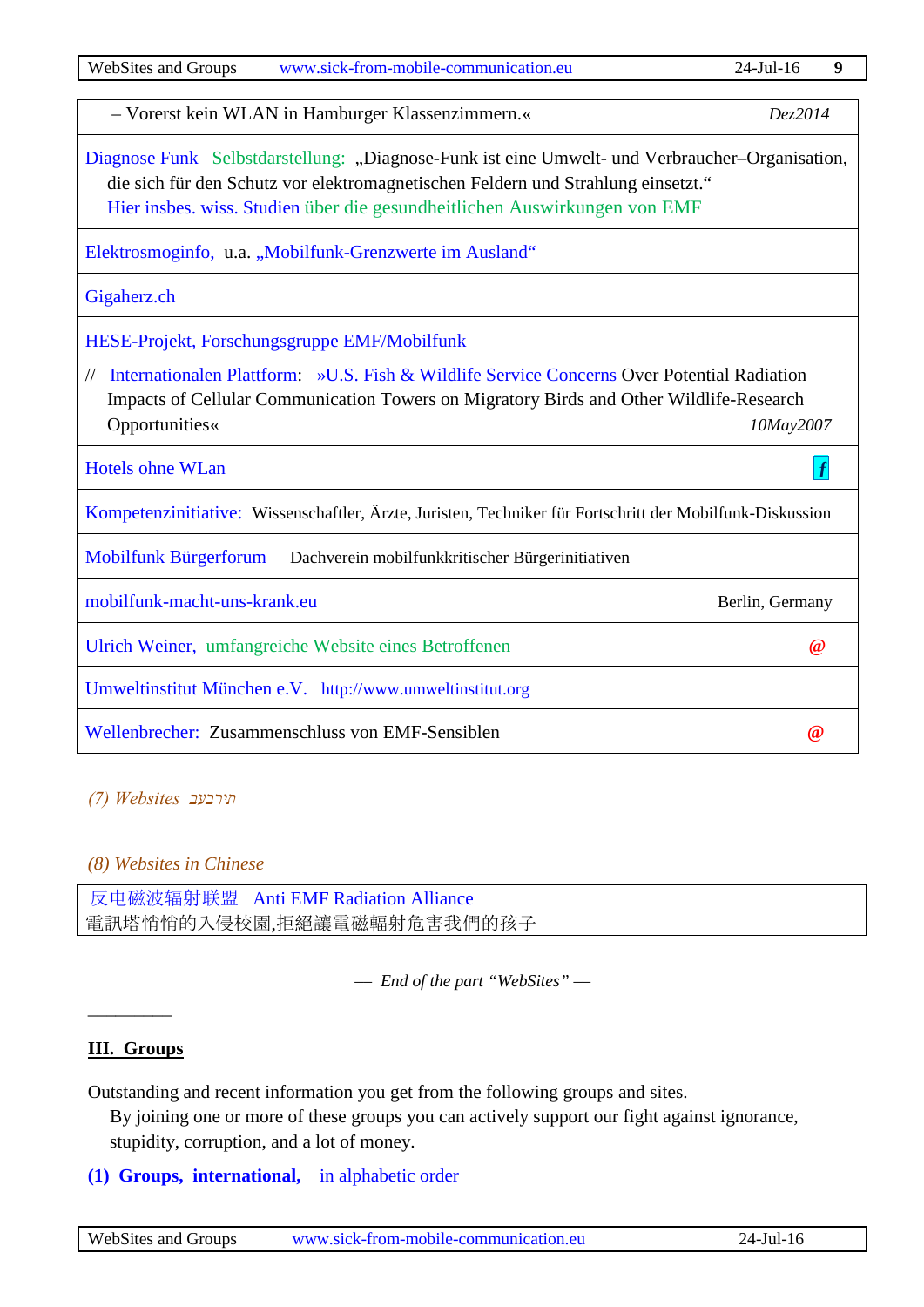*––––––––*

# **[\(2\) Groups in German](#page-11-0)**

## <span id="page-9-0"></span>*Groups, international, in alphabetic order*

| A Message to Earth: Global Ban on Wifi and Mobile Phones                                         | London, UK                                 |
|--------------------------------------------------------------------------------------------------|--------------------------------------------|
| Anti EMF Radiation Alliance 反电磁波辐射联盟<br>No Cell Tower in School. Education NOT Radiation.        | Malaysia                                   |
| <b>Beyond Wi-Fi</b>                                                                              | London, UK                                 |
| <b>Cell Phone/Cancer Victims</b>                                                                 | $\omega$<br>San Francisco, California, USA |
| Collectif 87 - Stop aux champs électromagnétiques                                                | la France                                  |
| <b>Comitato No Antenne Pedavena</b>                                                              | Pedavena, Italia                           |
| <b>Comitato NoWifi A Scuola</b>                                                                  | Italia                                     |
| Como Protegernos Ante Las Ondas Electromagneticas                                                |                                            |
| <b>Ecologistas En Accion Calatayud</b>                                                           | Calatayud, Saragossa, Aragón, España       |
| <b>École Sans Risque Sanitaire</b>                                                               |                                            |
| Electrocontaminación Galicia                                                                     | La Coruña, Galicia, España                 |
| Electro Magnetic Radiation Are You Safe South Africa                                             | Milnerton, Western Cape, South Africa      |
| <b>EHS Research Project</b>                                                                      | Pretoria, South Africa                     |
| ElectroSensibilidad<br>"Así afecta al cerebro usar el ordenador y el móvil a la vez"             | (Barcelona, Cataluña?) España<br>29Sep2014 |
| Electrosensibles por el derecho a la Salud                                                       | Madrid, Spain                              |
| <b>Electro-Sensitivity Forum</b>                                                                 | Singapur                                   |
| Elöverkänsliga                                                                                   | Sweden                                     |
| Electro Magnetic Radiation Are You Safe South Africa                                             | <b>South Africa</b>                        |
| <b>EMF Harm International</b>                                                                    | New York City, USA                         |
| <b>EMF Omega Group</b><br>article: "LA Fire Captain Sends Plea Against Fire Station Cell Towers" | Yahoo Group<br>23Mar2014                   |
| Mobilfunk-Newsletter<br><b>EMF-Omega-News</b>                                                    | Google Group                               |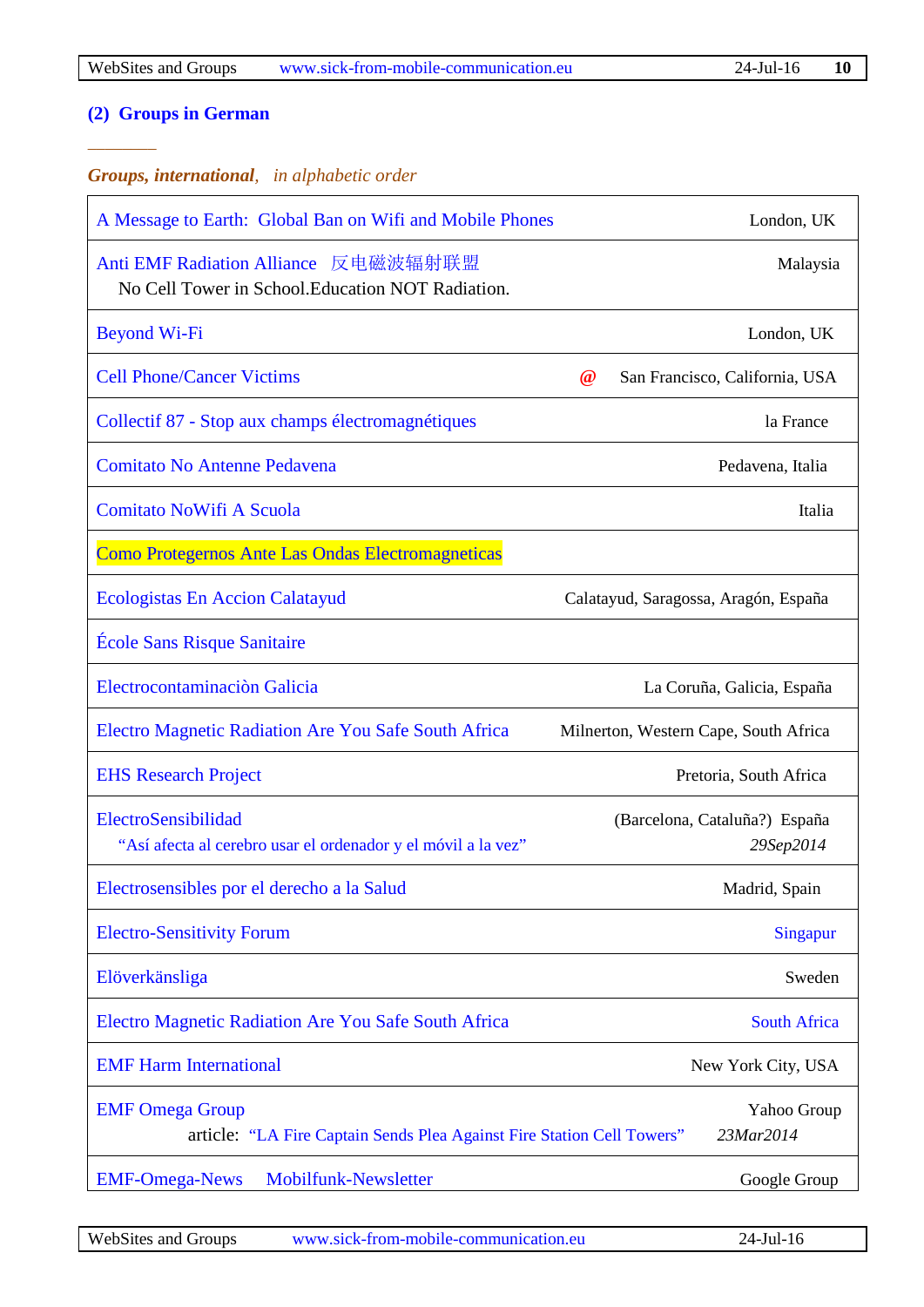| You'll find the latest news here including scientific studies and comments                                          |                                                         |
|---------------------------------------------------------------------------------------------------------------------|---------------------------------------------------------|
| <b>EMF Safety Network</b>                                                                                           | Sebastopol, California, USA                             |
| <b>EMFs, EHS and the Law</b>                                                                                        | London, UK                                              |
| Escuela sin WiFi                                                                                                    | José Manuel López Menchero, Fundación Vivo Sano, Madrid |
| Friends of 'Dirty Electricity' and 'EMF' Conquerors                                                                 | Canada                                                  |
| <b>Getafe NO Antenas</b>                                                                                            | Getafe / Madrid                                         |
| <b>GET WIFI OUT OF SCHOOLS CAMPAIGN</b>                                                                             | <b>Ministry of Health UK</b>                            |
| Global Union Against Radiation Deployment From Space GUARDS                                                         | Ireland                                                 |
| Mobilfunk-Newsletter - EMF-Omega-News<br>You'll find the latest news here including scientific studies and comments | Google Group                                            |
| <b>Mitos &amp; Actions</b>                                                                                          | Germany                                                 |
| National Association for Children and Safe Technology                                                               | <b>USA</b>                                              |
| NEJ till skadlig elektrosmog                                                                                        | Sweden                                                  |
| No Antena Celular Denuncia                                                                                          | Santiago de Chile                                       |
| <b>No-antenes Dins El Poble</b>                                                                                     | Muro, Islas Baleares, Spain                             |
| Non au WiFi à l'école au Québec                                                                                     | Québec, Canada                                          |
| <b>No Smart Meters Newfoundland</b>                                                                                 | St. John's, Newfoundland, Canada                        |
| No Wifi Nelle Scuole A Portici                                                                                      | Portici / Naples, Italia                                |
| Parents Against Wi-Fi at Hillcrest Academy                                                                          |                                                         |
| Parents Against Wi-Fi in Schools - Montreal/Laval                                                                   |                                                         |
| <b>Parents for Safe Schools</b>                                                                                     | Vancouver, British Columbia, Canada                     |
| <b>Phones Cause Brain Cancer</b>                                                                                    | Australia                                               |
| Protest emot den farliga trådlösa strålningen i samhället idag!                                                     | Sweden                                                  |
| <b>Reduce EMF Radiation*</b>                                                                                        |                                                         |
| Santi Cutura Albalate                                                                                               | La Garriga, Cataluna, Spain                             |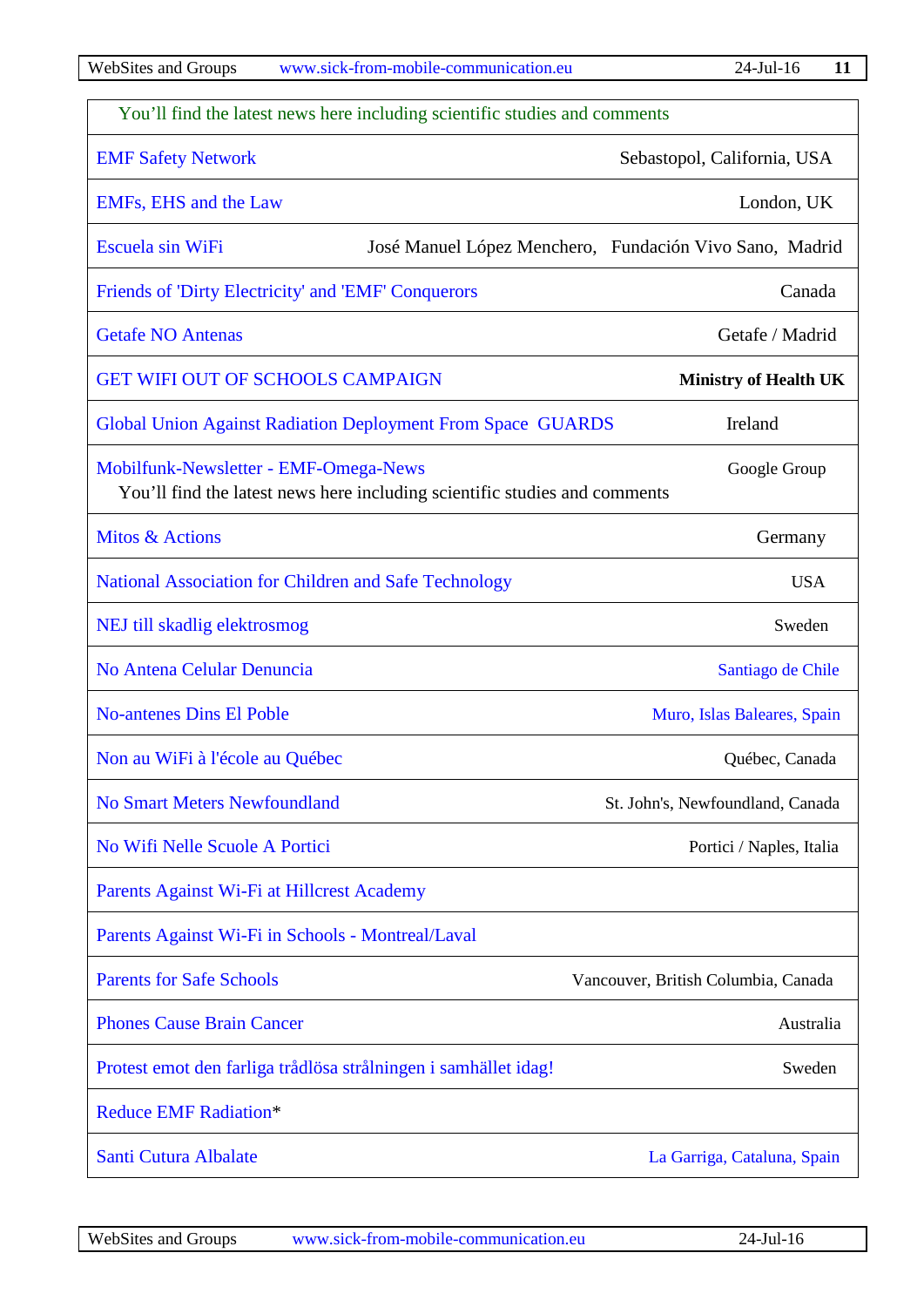| <b>Sedona Smart Meter Awareness</b>                                                                                                                             | Sedona, Arizona, USA                             |
|-----------------------------------------------------------------------------------------------------------------------------------------------------------------|--------------------------------------------------|
| Skydda Våra Barn Mot Electrosmogen                                                                                                                              | Sweden                                           |
| <b>Smart Meter</b>                                                                                                                                              | Ann Arbor, Michigan, USA                         |
| <b>Smart Meter Education Network</b>                                                                                                                            | Ann Arbor, Michigan, USA                         |
| <b>SMART Resistance UK</b>                                                                                                                                      | London, UK                                       |
| <b>Stop Smart Meters Ireland</b>                                                                                                                                | Ireland                                          |
| <b>STOP SMART METERS ISRAEL</b>                                                                                                                                 | (open group) Israel                              |
| <b>Stop Toxic Cell Towers</b><br>article: "TAKE ACTION! Tell Mark Ridley-Thomas no toxic towers near our kids! Call 213-974-2222<br>and make your voice heard!" | Los Angeles County, California, USA<br>19Mar2015 |
| <b>Stopeg Stop Electronic Weapons</b>                                                                                                                           | Hoogerheide, The Netherlands                     |
| STRÅLNINGSKÄNNARNA                                                                                                                                              | Sweden                                           |
| <b>Take Back Your Power</b>                                                                                                                                     | Oxnard, California, USA                          |
| Villa Sin Antenas la Calera                                                                                                                                     | La Calera, Chile                                 |
| <b>Warkworth WIFI In Schools Group</b>                                                                                                                          | New Zealand                                      |
| <b>Why Fry</b>                                                                                                                                                  | London, UK                                       |
| Wi-Fi, Mobile, Cell Phone Technology must be banned out of Schools                                                                                              | ?                                                |
| <b>Wireless-Free Living Communities</b>                                                                                                                         | $\overline{\mathcal{L}}$                         |
| Yo ya he quitado el WIFI y todo lo inalámbrico ¿y tú?<br>article: "Concentración por Angela, primera victima electrosensible en España" 28Feb2015               | Buitrago del Lozoya, Madrid, Espana              |

# <span id="page-11-0"></span>*Groups in German:*

| Bürgerinitiative "Funkmast-Deberndorf.de"                                       |
|---------------------------------------------------------------------------------|
| Elektrosmog                                                                     |
| Elektrosmog erkennen und vorbeugen                                              |
| Gemeinsam gegen Elektrosmog und Mobilfunk                                       |
| <b>Hotels ohne WLAN</b><br>siehe auch die WebSite: http://hotels-ohne-wlan.com/ |